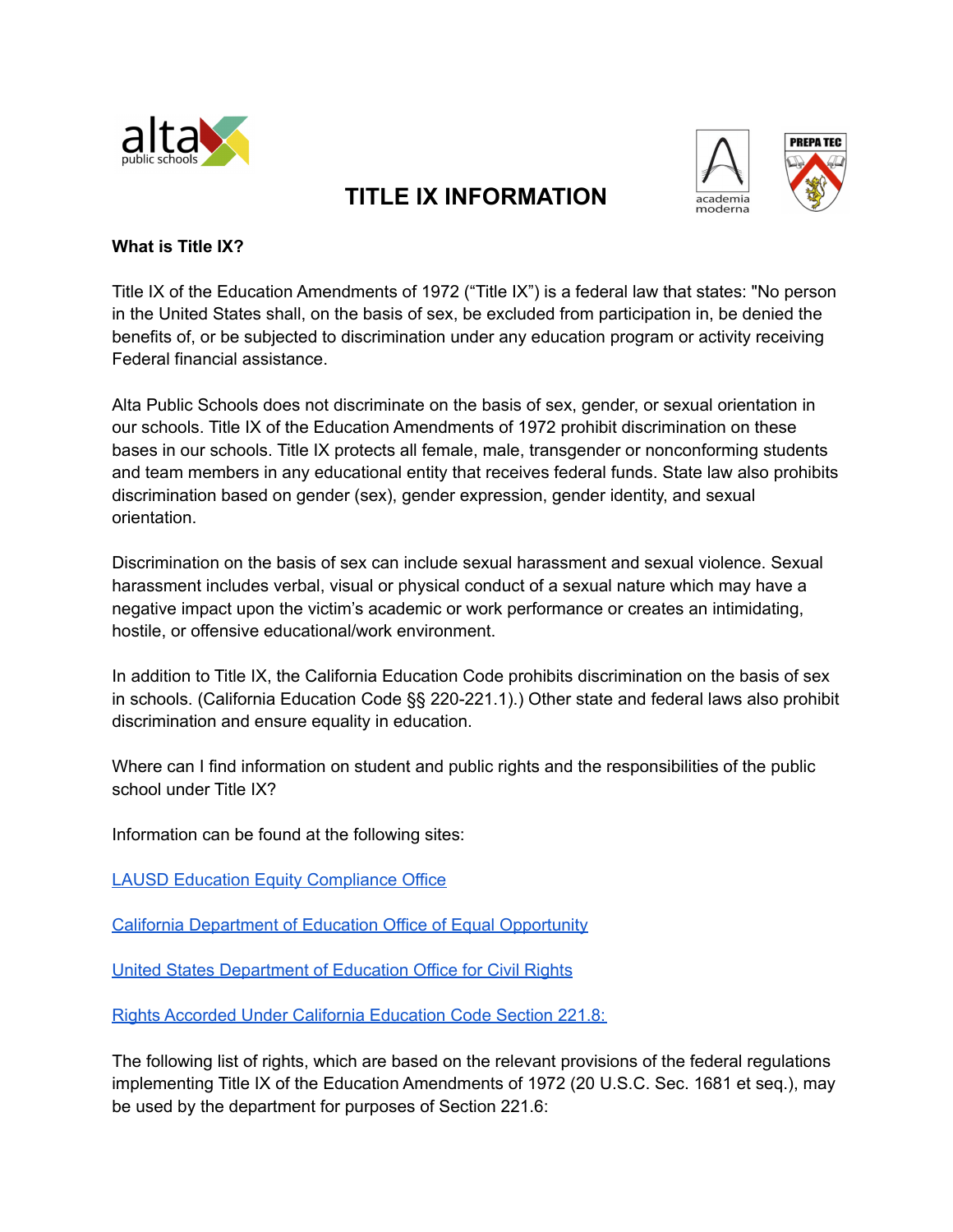(a) You have the right to fair and equitable treatment and you shall not be discriminated against based on your sex.

(b) You have the right to be provided with an equitable opportunity to participate in all academic extracurricular activities, including athletics.

(c) You have the right to inquire of the athletic director of your school as to the athletic opportunities offered by the school.

(d) You have the right to apply for athletic scholarships (if the school offers any).

(e) You have the right to receive equitable treatment and benefits in the provision of all of the following (related to athletics, if any are provided by the school):

(1) Equipment and supplies.

- (2) Scheduling of games and practices.
- (3) Transportation and daily allowances.
- (4) Access to tutoring.
- (5) Coaching.
- (6) Locker rooms.
- (7) Practice and competitive facilities.
- (8) Medical and training facilities and services.
- (9) Publicity.

(f) You have the right to have access to a gender equity coordinator to answer questions regarding gender equity laws.

(g) You have the right to contact the State Department of Education and the California Interscholastic Federation to access information on gender equity laws.

(h) You have the right to file a confidential discrimination complaint with the United States Office of Civil Rights or the State Department of Education if you believe you have been discriminated against or if you believe you have received unequal treatment on the basis of your sex.

(i) You have the right to pursue civil remedies if you have been discriminated against.

(j) You have the right to be protected against retaliation if you file a discrimination complaint.

## **How may I file a discrimination complaint?**

Any student, parent, guardian, team member, individual, public agency or organization may file a written complaint alleging a violation by Alta Public Schools of federal or state laws or regulations governing the programs and activities, as well as allegations of discrimination, harassment, intimidation, and/or bullying, under the Alta's Uniform Complaint Procedure.

You may file a complaint with UCP Coordinator or the Superintendent: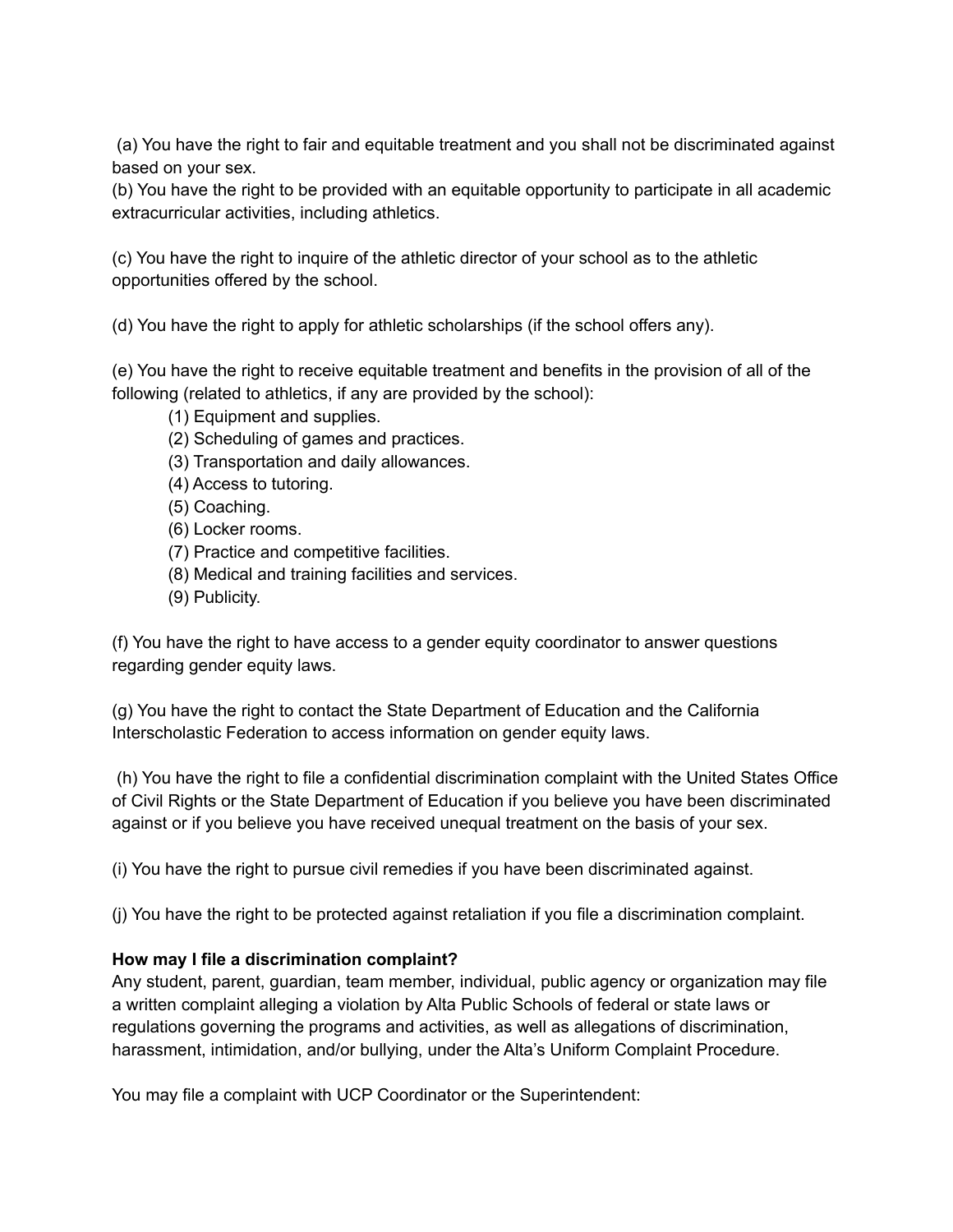Xavier Reyes, CEO 2410 Broadway Avenue Walnut Park, CA 90255 [x.reyes@altaps.org](mailto:x.reyes@altaps.org)

Rachel Villalobos **Superintendent** 2410 Broadway Avenue Walnut Park, CA 90255

A complaint may be filed anonymously, but the school's ability to investigate and respond may be limited by lack of information.

You may also file a discrimination complaint with the U.S. [Department](https://www2.ed.gov/about/offices/list/ocr/docs/howto.html) of Education Office for Civil [Rights:](https://www2.ed.gov/about/offices/list/ocr/docs/howto.html)

San Francisco Office for Civil Rights U.S. Department of Education 50 United Nations Plaza San Francisco, CA 94102 Phone: (415) 486-5555 Fax: (415) 486-5570; TDD: (800) 877-8339 Email: ocr.sanfrancisco@ed.gov United States [Department](https://www2.ed.gov/about/offices/list/ocr/complaintform.pdf) of Education Office of Civil Rights Complaint Form

Is there a statute of limitations for filing an alleged incident of harassment or discrimination? Any parent, guardian, individual, organization has the right to file a written complaint of discrimination, harassment, intimidation, and/or bullying on the basis of a protected characteristic within six months from the date the alleged incident occurred or the complainant first obtained knowledge of the facts of the alleged incident.

The timeline for filing a complaint of discrimination, harassment, intimidation, and/or bullying can be extended by Title IX Coordinator or designee, upon written request by the explaining the reasons for the extension. All extension requests to the Title IX Coordinator or designee shall be made in writing. The period for filing may be extended by the designee for a period not to exceed 90 days following the expiration of the six month time period. The Title IX Coordinator shall respond appropriately upon a receipt for extension.

## **How are discrimination complaints investigated?**

All complaints filed to Alta Public Schools are conducted pursuant to its Uniform Complaint Procedures (UCP) policy. Alta Public School's UCP coordinator will timestamp new complaints